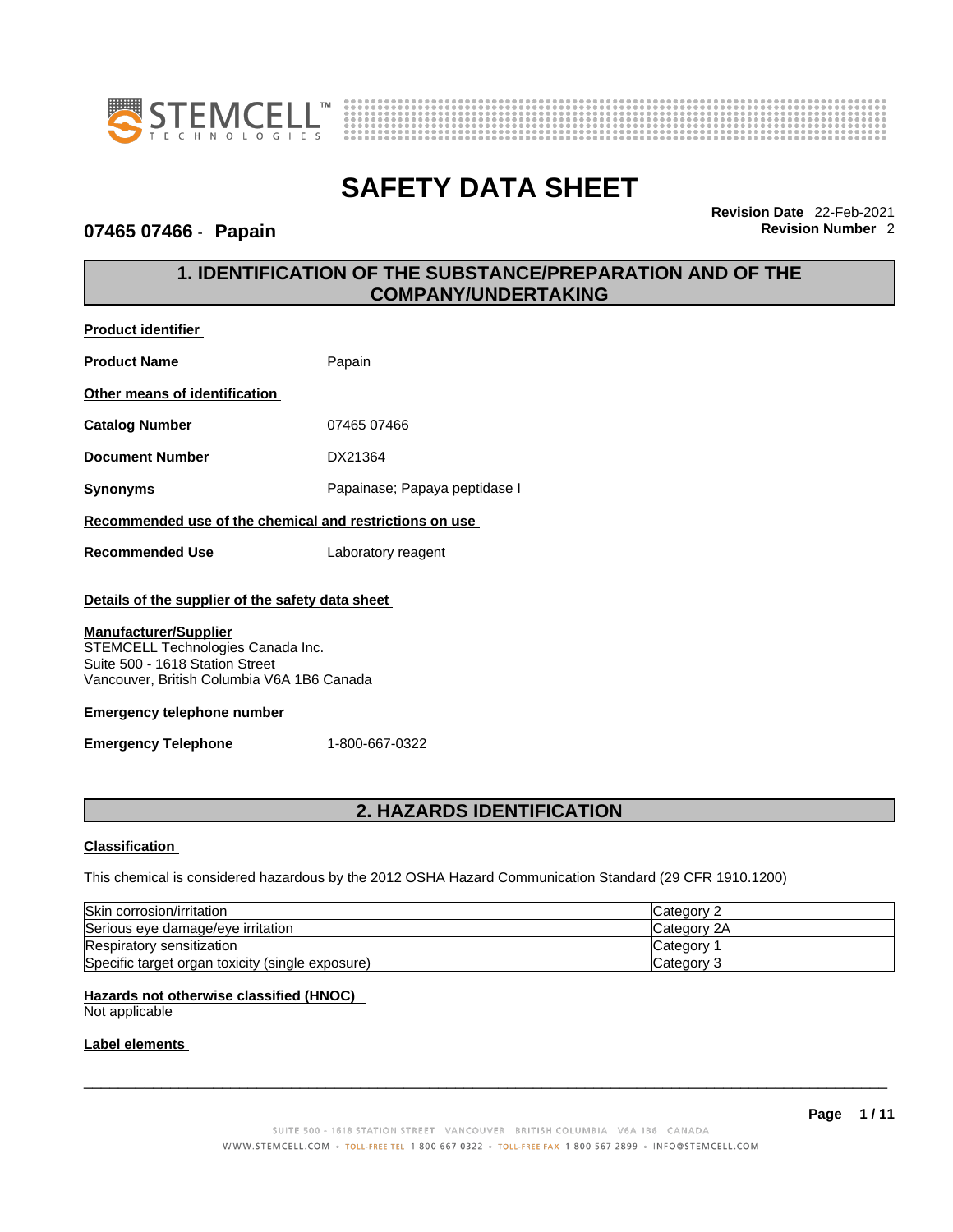



\_\_\_\_\_\_\_\_\_\_\_\_\_\_\_\_\_\_\_\_\_\_\_\_\_\_\_\_\_\_\_\_\_\_\_\_\_\_\_\_\_\_\_\_\_\_\_\_\_\_\_\_\_\_\_\_\_\_\_\_\_\_\_\_\_\_\_\_\_\_\_\_\_\_\_\_\_\_\_\_\_\_\_\_\_\_\_\_\_\_\_\_\_ **Revision Date** 22-Feb-2021

## **07465 07466** - **Papain Revision Number** 2



#### **Precautionary Statements - Prevention**

Wash face, hands and any exposed skin thoroughly after handling In case of inadequate ventilation wear respiratory protection Avoid breathing dust/fume/gas/mist/vapors/spray Use only outdoors or in a well-ventilated area Wear protective gloves/eye protection/face protection

IF IN EYES: Rinse cautiously with water for several minutes. Remove contact lenses, if present and easy to do. Continue rinsing If eye irritation persists: Get medical advice/attention IF ON SKIN: Wash with plenty of water and soap If skin irritation occurs: Get medical advice/attention Take off contaminated clothing and wash it before reuse

If experiencing respiratory symptoms: Call a POISON CENTER or doctor

IF INHALED: Remove person to fresh air and keep comfortable for breathing

#### **Precautionary Statements - Storage**

Store in a well-ventilated place. Keep container tightly closed Store locked up

#### **Precautionary Statements - Disposal**

Dispose of contents/container to an approved waste disposal plant

#### **Other Information**

May be harmful if swallowed

**Unknown acute toxicity** 0 % of the mixture consists of ingredient(s) of unknown toxicity 0 % of the mixture consists of ingredient(s) of unknown acute oral toxicity

- 0 % of the mixture consists of ingredient(s) of unknown acute dermal toxicity
- 0 % of the mixture consists of ingredient(s) of unknown acute inhalation toxicity (gas)
- 0 % of the mixture consists of ingredient(s) of unknown acute inhalation toxicity (vapor)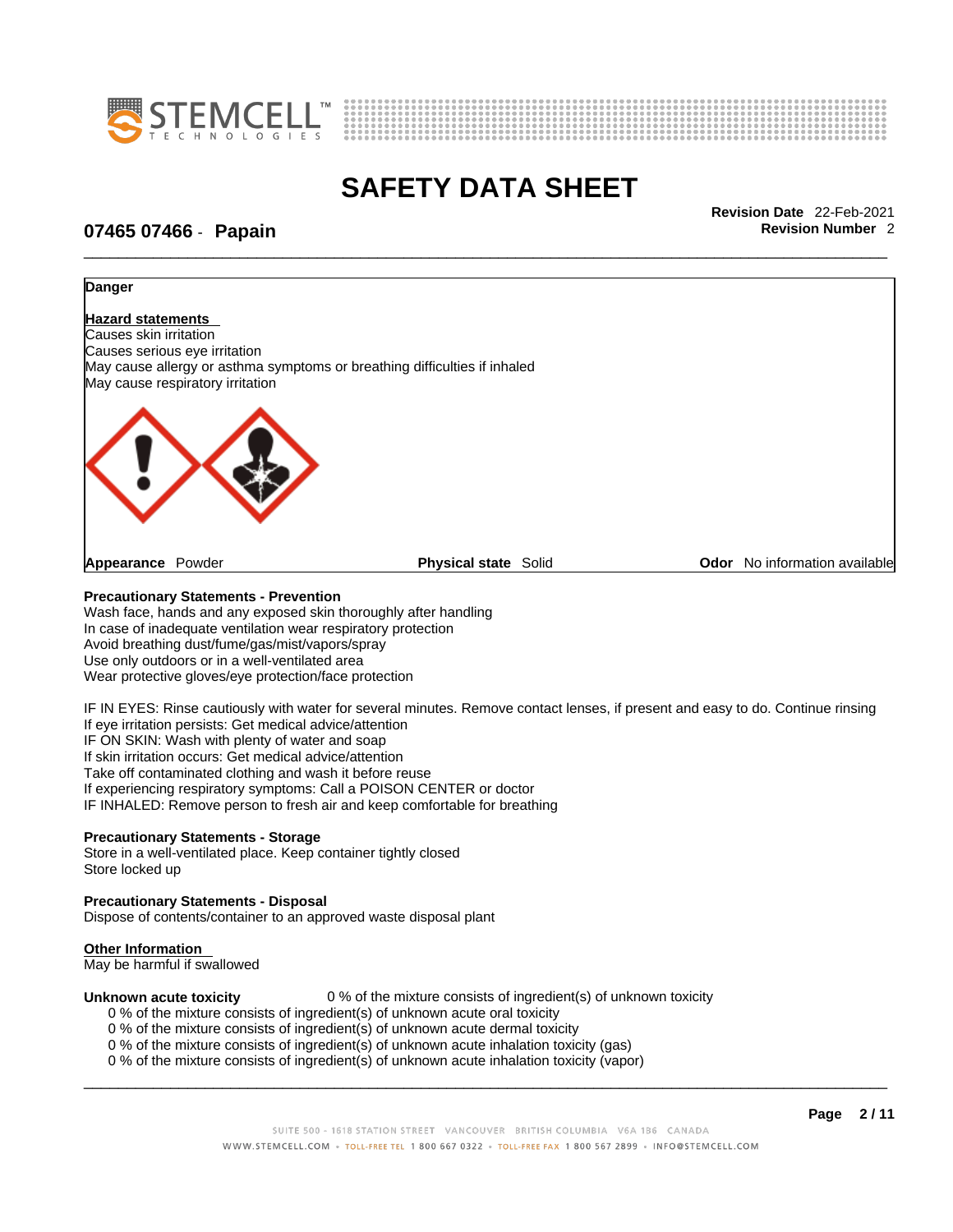



\_\_\_\_\_\_\_\_\_\_\_\_\_\_\_\_\_\_\_\_\_\_\_\_\_\_\_\_\_\_\_\_\_\_\_\_\_\_\_\_\_\_\_\_\_\_\_\_\_\_\_\_\_\_\_\_\_\_\_\_\_\_\_\_\_\_\_\_\_\_\_\_\_\_\_\_\_\_\_\_\_\_\_\_\_\_\_\_\_\_\_\_\_ **Revision Date** 22-Feb-2021

## **07465 07466** - **Papain Revision Number** 2

0 % of the mixture consists of ingredient(s) of unknown acute inhalation toxicity (dust/mist)

## **3. COMPOSITION/INFORMATION ON INGREDIENTS**

#### **Substance**

**Synonyms** Papainase; Papaya peptidase I.

| Chemical name                                     | CAS No.   | Weiaht-% |
|---------------------------------------------------|-----------|----------|
| 2-(3-aminopropanoylamino)-3-(1H-imidazol-5-yl)pro | 9001-73-4 | 100      |
| panoic acid                                       |           |          |

\*The exact percentage (concentration) of composition has been withheld as a trade secret.

# **4. FIRST AID MEASURES**

### **Description of first aid measures**

| <b>General advice</b>                                       | Show this safety data sheet to the doctor in attendance.                                                                                                                                                                                                                                                                                                                  |  |  |
|-------------------------------------------------------------|---------------------------------------------------------------------------------------------------------------------------------------------------------------------------------------------------------------------------------------------------------------------------------------------------------------------------------------------------------------------------|--|--|
| <b>Inhalation</b>                                           | May cause allergic respiratory reaction. If breathing has stopped, give artificial respiration.<br>Get medical attention immediately. Avoid direct contact with skin. Use barrier to give<br>mouth-to-mouth resuscitation. Get immediate medical advice/attention. Remove to fresh air.                                                                                   |  |  |
| Eye contact                                                 | Rinse immediately with plenty of water, also under the eyelids, for at least 15 minutes.<br>Remove contact lenses, if present and easy to do. Continue rinsing. Keep eye wide open<br>while rinsing. Do not rub affected area. Get medical attention if irritation develops and<br>persists.                                                                              |  |  |
| <b>Skin contact</b>                                         | May cause an allergic skin reaction. In the case of skin irritation or allergic reactions see a<br>physician. Wash off immediately with soap and plenty of water for at least 15 minutes.                                                                                                                                                                                 |  |  |
| Ingestion                                                   | May produce an allergic reaction. Get immediate medical advice/attention. Clean mouth<br>with water and drink afterwards plenty of water. Never give anything by mouth to an<br>unconscious person. Do NOT induce vomiting.                                                                                                                                               |  |  |
| Self-protection of the first aider                          | Ensure that medical personnel are aware of the material(s) involved, take precautions to<br>protect themselves and prevent spread of contamination. Avoid direct contact with skin. Use<br>barrier to give mouth-to-mouth resuscitation. Use personal protective equipment as<br>required. See section 8 for more information. Avoid contact with skin, eyes or clothing. |  |  |
| Most important symptoms and effects, both acute and delayed |                                                                                                                                                                                                                                                                                                                                                                           |  |  |
| <b>Symptoms</b>                                             | May cause allergy or asthma symptoms or breathing difficulties if inhaled. Coughing and/ or<br>wheezing. Itching. Rashes. Hives. Burning sensation.                                                                                                                                                                                                                       |  |  |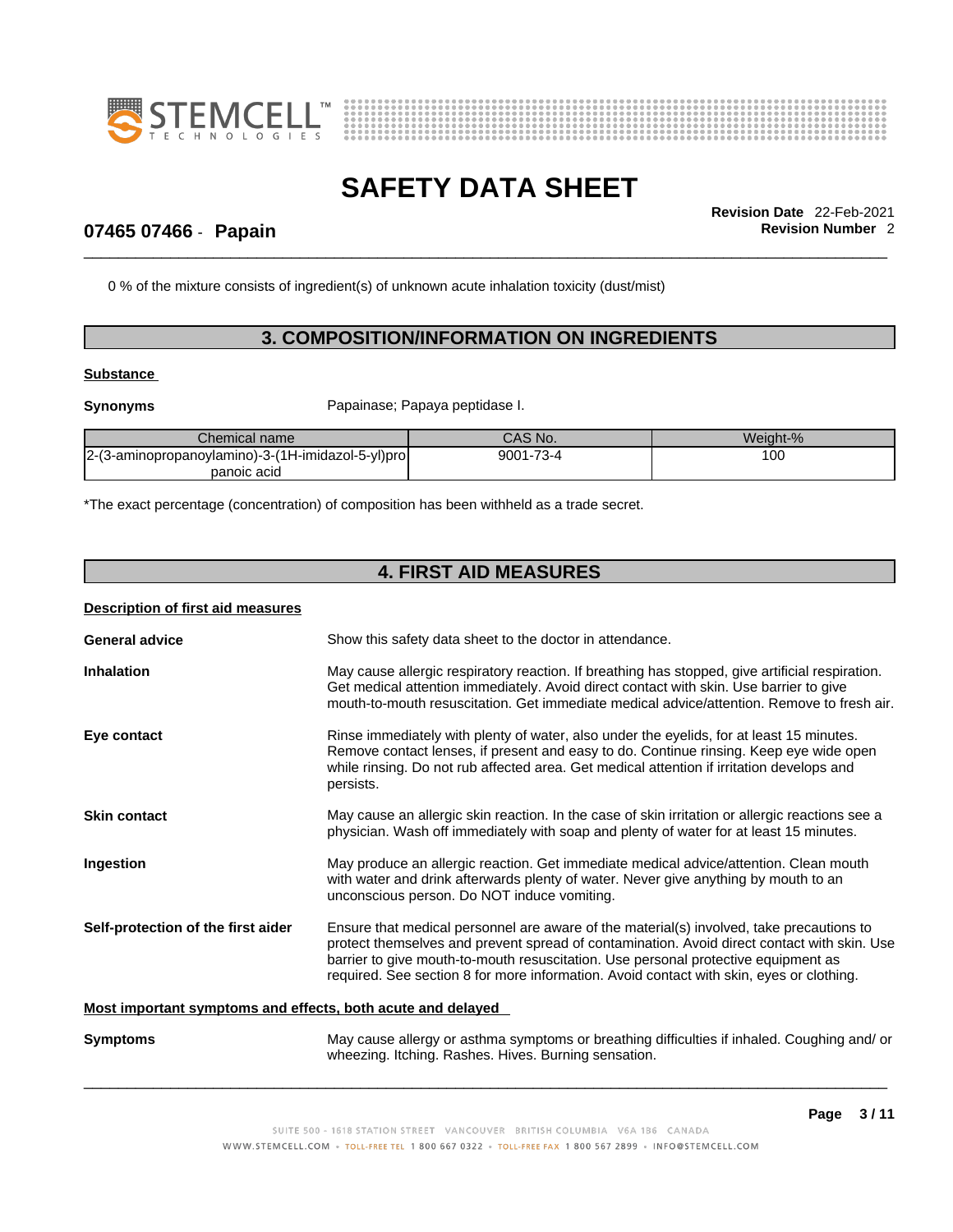



\_\_\_\_\_\_\_\_\_\_\_\_\_\_\_\_\_\_\_\_\_\_\_\_\_\_\_\_\_\_\_\_\_\_\_\_\_\_\_\_\_\_\_\_\_\_\_\_\_\_\_\_\_\_\_\_\_\_\_\_\_\_\_\_\_\_\_\_\_\_\_\_\_\_\_\_\_\_\_\_\_\_\_\_\_\_\_\_\_\_\_\_\_ **Revision Date** 22-Feb-2021

## **07465 07466** - **Papain Revision Number** 2

|                                                                                                           | Indication of any immediate medical attention and special treatment needed                                                                                                                                     |  |  |  |
|-----------------------------------------------------------------------------------------------------------|----------------------------------------------------------------------------------------------------------------------------------------------------------------------------------------------------------------|--|--|--|
| Note to physicians                                                                                        | May cause sensitization in susceptible persons. Treat symptomatically.                                                                                                                                         |  |  |  |
|                                                                                                           | <b>5. FIRE-FIGHTING MEASURES</b>                                                                                                                                                                               |  |  |  |
| <b>Suitable Extinguishing Media</b>                                                                       | Use extinguishing measures that are appropriate to local circumstances and the<br>surrounding environment.                                                                                                     |  |  |  |
| Unsuitable extinguishing media                                                                            | CAUTION: Use of water spray when fighting fire may be inefficient.                                                                                                                                             |  |  |  |
| Specific hazards arising from the<br>chemical                                                             | Product is or contains a sensitizer. May cause sensitization by inhalation and skin contact.                                                                                                                   |  |  |  |
| <b>Explosion data</b><br>Sensitivity to Mechanical Impact None.<br><b>Sensitivity to Static Discharge</b> | None.                                                                                                                                                                                                          |  |  |  |
| Special protective equipment for<br>fire-fighters                                                         | Firefighters should wear self-contained breathing apparatus and full firefighting turnout<br>gear. Use personal protection equipment.                                                                          |  |  |  |
|                                                                                                           | <b>6. ACCIDENTAL RELEASE MEASURES</b>                                                                                                                                                                          |  |  |  |
|                                                                                                           | Personal precautions, protective equipment and emergency procedures                                                                                                                                            |  |  |  |
| <b>Personal precautions</b>                                                                               | Keep people away from and upwind of spill/leak. Evacuate personnel to safe areas. Ensure<br>adequate ventilation. Avoid contact with skin, eyes or clothing. Use personal protective<br>equipment as required. |  |  |  |

**Other Information** Refer to protective measures listed in Sections 7 and 8.

|--|

**Environmental precautions** Prevent further leakage or spillage if safe to do so.

**Methods and material for containment and cleaning up**

| Methods for containment | Prevent further leakage or spillage if safe to do so. |
|-------------------------|-------------------------------------------------------|
|                         |                                                       |

- **Methods for cleaning up** Pick up and transfer to properly labeled containers.
- **Prevention of secondary hazards** Clean contaminated objects and areas thoroughly observing environmental regulations.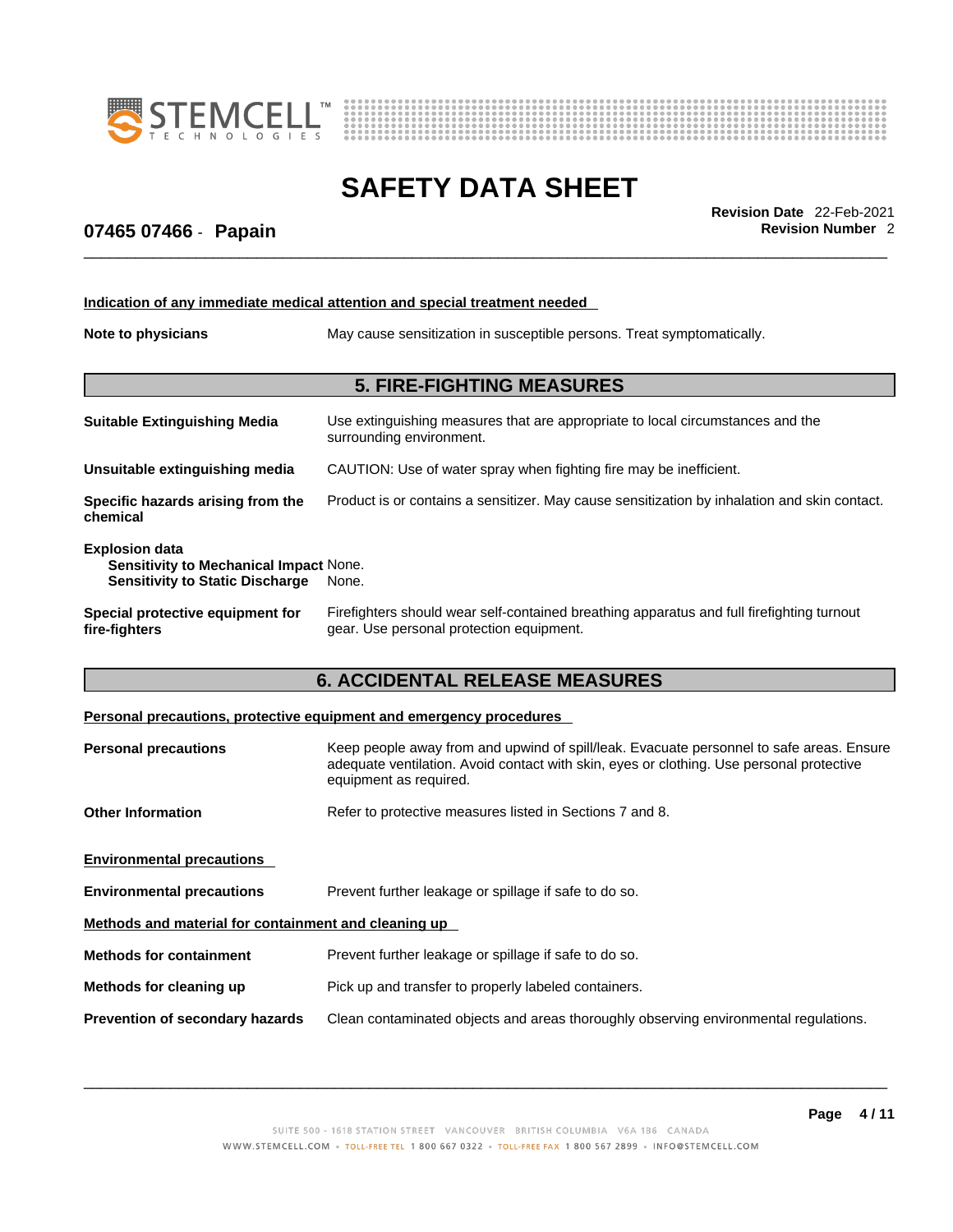



\_\_\_\_\_\_\_\_\_\_\_\_\_\_\_\_\_\_\_\_\_\_\_\_\_\_\_\_\_\_\_\_\_\_\_\_\_\_\_\_\_\_\_\_\_\_\_\_\_\_\_\_\_\_\_\_\_\_\_\_\_\_\_\_\_\_\_\_\_\_\_\_\_\_\_\_\_\_\_\_\_\_\_\_\_\_\_\_\_\_\_\_\_ **Revision Date** 22-Feb-2021

## **07465 07466** - **Papain Revision Number** 2

| <b>7. HANDLING AND STORAGE</b>       |                                                                                                                                                                                                                                                                                                                                                                                                                                                                                         |  |
|--------------------------------------|-----------------------------------------------------------------------------------------------------------------------------------------------------------------------------------------------------------------------------------------------------------------------------------------------------------------------------------------------------------------------------------------------------------------------------------------------------------------------------------------|--|
| <b>Precautions for safe handling</b> |                                                                                                                                                                                                                                                                                                                                                                                                                                                                                         |  |
| Advice on safe handling              | Provide extract ventilation to points where emissions occur. Remove contaminated clothing<br>and shoes. Take off contaminated clothing and wash before reuse. Avoid contact with skin,<br>eyes or clothing. Do not eat, drink or smoke when using this product. Handle in accordance<br>with good industrial hygiene and safety practice. Ensure adequate ventilation. Avoid<br>breathing vapors or mists. In case of insufficient ventilation, wear suitable respiratory<br>equipment. |  |
|                                      | Conditions for safe storage, including any incompatibilities                                                                                                                                                                                                                                                                                                                                                                                                                            |  |
| <b>Storage Conditions</b>            | Store locked up. Keep out of the reach of children. Store in accordance with information<br>listed on the Product Information Sheet (PIS).                                                                                                                                                                                                                                                                                                                                              |  |

# **8. EXPOSURE CONTROLS/PERSONAL PROTECTION**

| <b>Control parameters</b>               |                                                                                                                                                                                                                                                                                                                                                                                                                        |
|-----------------------------------------|------------------------------------------------------------------------------------------------------------------------------------------------------------------------------------------------------------------------------------------------------------------------------------------------------------------------------------------------------------------------------------------------------------------------|
| <b>Exposure Limits</b>                  | The following ingredients are the only ingredients of the product above the cut-off level (or<br>level that contributes to the hazard classification of the mixture) which have an exposure<br>limit applicable in the region for which this safety data sheet is intended or other<br>recommended limit. At this time, the other relevant constituents have no known exposure<br>limits from the sources listed here. |
| <b>Appropriate engineering controls</b> |                                                                                                                                                                                                                                                                                                                                                                                                                        |
| <b>Engineering controls</b>             | <b>Showers</b><br>Eyewash stations<br>Ventilation systems.                                                                                                                                                                                                                                                                                                                                                             |
|                                         | Individual protection measures, such as personal protective equipment                                                                                                                                                                                                                                                                                                                                                  |
| <b>Eye/face protection</b>              | Wear safety glasses with side shields (or goggles). If splashes are likely to occur, wear<br>safety glasses with side-shields.                                                                                                                                                                                                                                                                                         |
| <b>Hand protection</b>                  | Impervious gloves. Wear suitable gloves.                                                                                                                                                                                                                                                                                                                                                                               |
| Skin and body protection                | Long sleeved clothing. Wear suitable protective clothing.                                                                                                                                                                                                                                                                                                                                                              |
| <b>Respiratory protection</b>           | No protective equipment is needed under normal use conditions. If exposure limits are                                                                                                                                                                                                                                                                                                                                  |
|                                         |                                                                                                                                                                                                                                                                                                                                                                                                                        |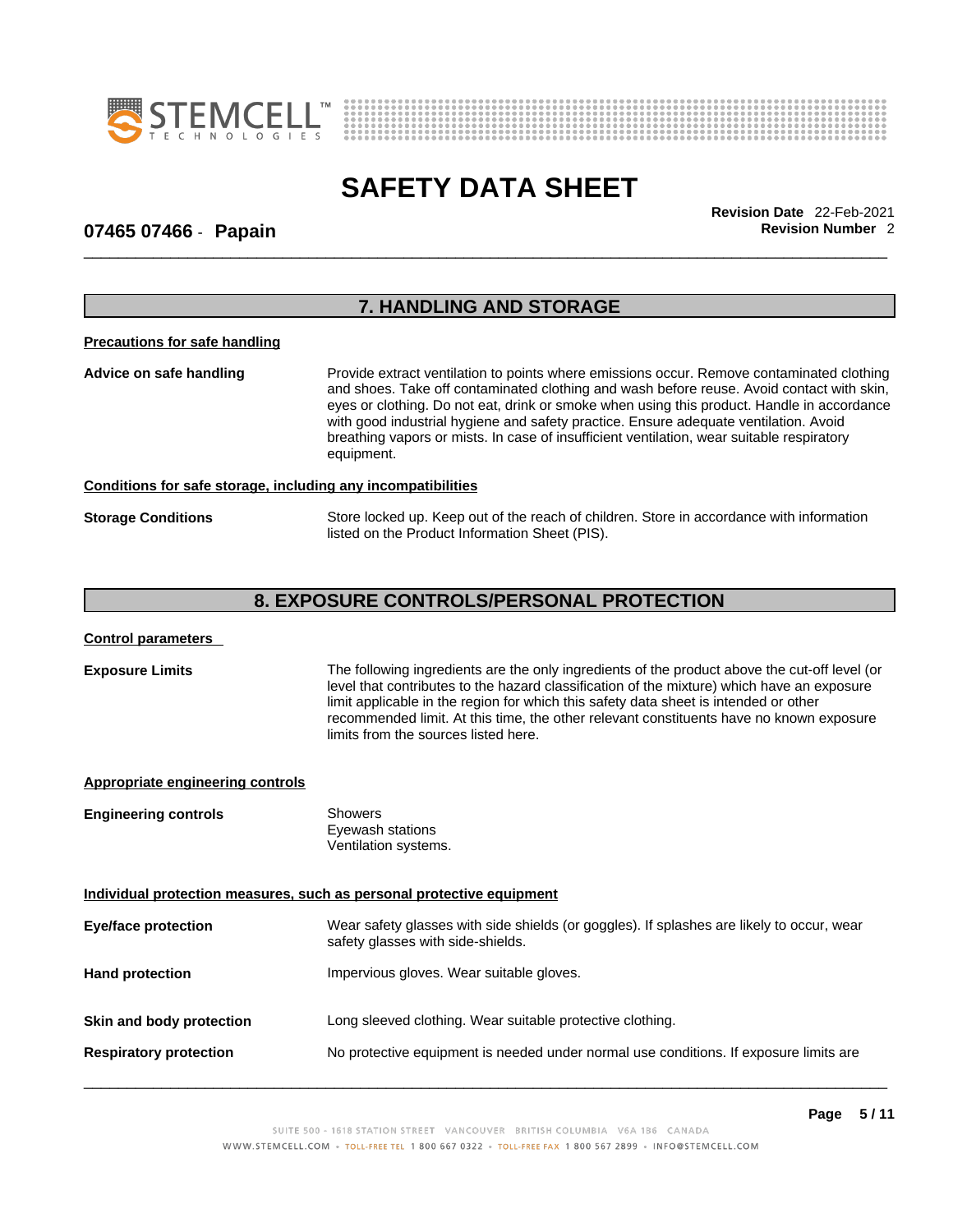



\_\_\_\_\_\_\_\_\_\_\_\_\_\_\_\_\_\_\_\_\_\_\_\_\_\_\_\_\_\_\_\_\_\_\_\_\_\_\_\_\_\_\_\_\_\_\_\_\_\_\_\_\_\_\_\_\_\_\_\_\_\_\_\_\_\_\_\_\_\_\_\_\_\_\_\_\_\_\_\_\_\_\_\_\_\_\_\_\_\_\_\_\_ **Revision Date** 22-Feb-2021

## **07465 07466** - **Papain Revision Number** 2

exceeded or irritation is experienced, ventilation and evacuation may be required.

**General hygiene considerations** Remove and wash contaminated clothing and gloves, including the inside, before re-use. Avoid contact with skin, eyes or clothing. Wear suitable gloves and eye/face protection. Do not eat, drink or smoke when using this product.

### **9. PHYSICAL AND CHEMICAL PROPERTIES**

**Information on basic physical and chemical properties**

**Physical state** Solid<br> **Annearance** Bowder **Appearance** 

**Explosive properties** No information available **Oxidizing properties** No information available **Property CONFING METHOD CONFING METHOD Values Remarks • Method pH Remarks** • **Method pH Melting point / freezing point** No data available None known<br> **Boiling point / boiling range** No data available None known **Boiling point / boiling range Flash point Contract Contract Contract Contract None Known None known None known Evaporation rate Reserve ACC** No data available **None known** None known **Flammability (solid, gas)** No data available None known **Flammability Limit in Air** None known **Upper flammability limit:** No data available **Lower flammability limit:** No data available **Vapor pressure** The Solution of the North More and None known<br> **Vapor density** No data available North None known **Vapor density No data available** None known **Relative density No data available** None known **Water solubility <br>
<b>Water solubility n** other solvents Modata available **None known**<br>
None known **Solubility in other solvents** No data available None known<br> **Partition coefficient** No data available None known<br>
None known **Partition coefficient Autoignition temperature** No data available None Known None known **Decomposition temperature** No data available None None known **Kinematic viscosity No data available None known Dynamic viscosity No data available None known** 

**Other Information Softening point** No information available **Molecular weight** No information available **Molecular formula** No information available **VOC Content (%)** No information available **Liquid Density**  $\overrightarrow{A}$  No information available **Bulk density No information available** 

**Color Color Color Color No** information available **Odor No** information available **Odor threshold** No information available

**Pho data available None known**<br> **PHO data available None known**<br>
None known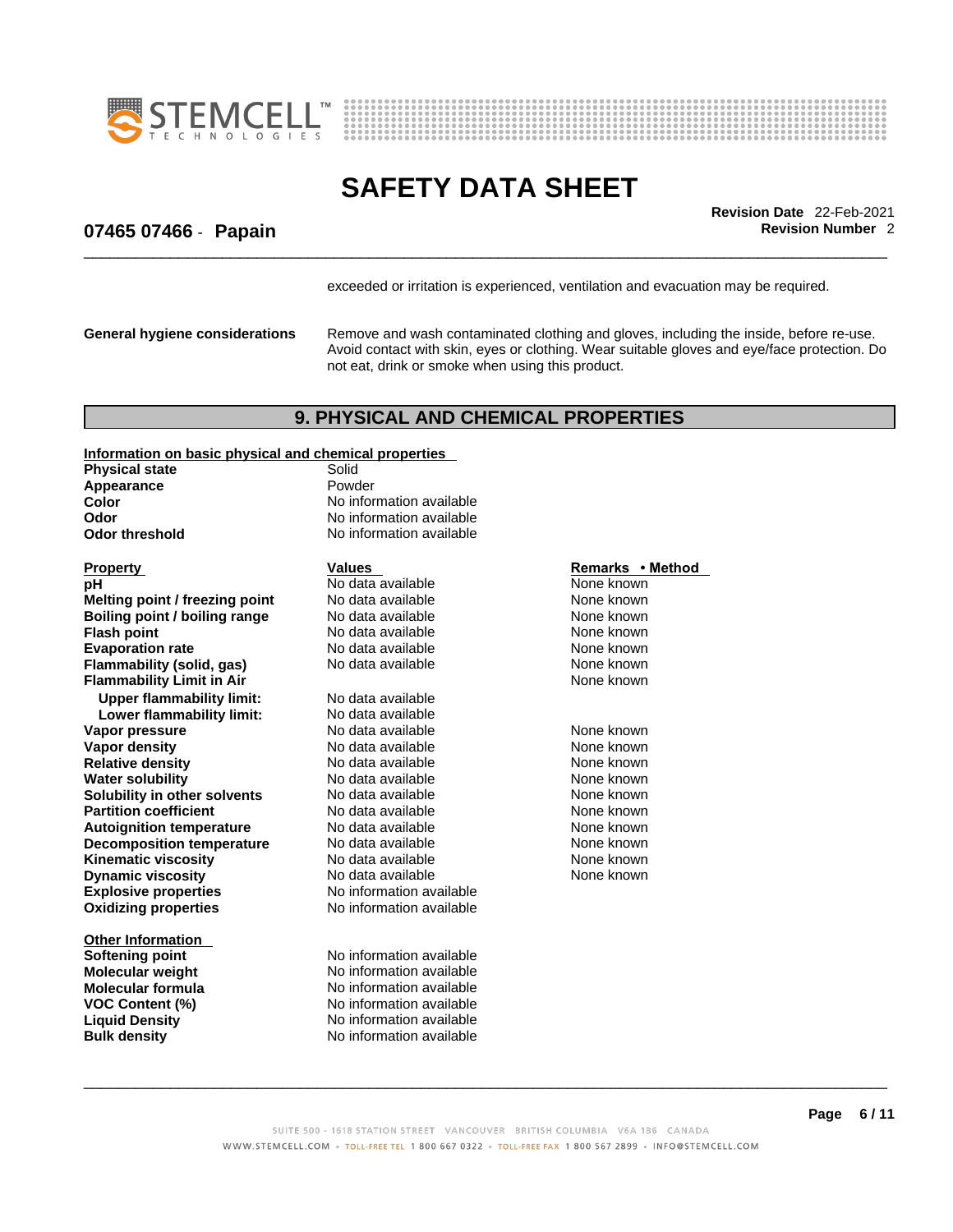



\_\_\_\_\_\_\_\_\_\_\_\_\_\_\_\_\_\_\_\_\_\_\_\_\_\_\_\_\_\_\_\_\_\_\_\_\_\_\_\_\_\_\_\_\_\_\_\_\_\_\_\_\_\_\_\_\_\_\_\_\_\_\_\_\_\_\_\_\_\_\_\_\_\_\_\_\_\_\_\_\_\_\_\_\_\_\_\_\_\_\_\_\_ **Revision Date** 22-Feb-2021

## **07465 07466** - **Papain Revision Number** 2

# **10. STABILITY AND REACTIVITY**

| <b>Reactivity</b>                                                       | No information available.                 |
|-------------------------------------------------------------------------|-------------------------------------------|
| <b>Chemical stability</b>                                               | Stable under normal conditions.           |
| <b>Possibility of hazardous reactions</b> None under normal processing. |                                           |
| <b>Conditions to avoid</b>                                              | None known based on information supplied. |
| Incompatible materials                                                  | Strong acids. Strong oxidizing agents.    |
|                                                                         |                                           |

**Hazardous decomposition products** None known based on information supplied.

# **11. TOXICOLOGICAL INFORMATION**

### **Information on likely routes of exposure**

#### **Product Information**

| <b>Inhalation</b>              | May cause sensitization in susceptible persons. (based on components). Specific test data<br>for the substance or mixture is not available. May cause irritation of respiratory tract.                                                                                       |
|--------------------------------|------------------------------------------------------------------------------------------------------------------------------------------------------------------------------------------------------------------------------------------------------------------------------|
| Eye contact                    | Irritating to eyes. Specific test data for the substance or mixture is not available. Causes<br>serious eye irritation. (based on components).                                                                                                                               |
| <b>Skin contact</b>            | Repeated or prolonged skin contact may cause allergic reactions with susceptible persons.<br>Causes skin irritation. (based on components). Specific test data for the substance or<br>mixture is not available.                                                             |
| Ingestion                      | May cause additional affects as listed under "Inhalation". Specific test data for the<br>substance or mixture is not available. Ingestion may cause gastrointestinal irritation,<br>nausea, vomiting and diarrhea.                                                           |
|                                | Symptoms related to the physical, chemical and toxicological characteristics                                                                                                                                                                                                 |
| Symptoms                       | Symptoms of allergic reaction may include rash, itching, swelling, trouble breathing, tingling<br>of the hands and feet, dizziness, lightheadedness, chest pain, muscle pain, or flushing.<br>Coughing and/ or wheezing. Redness. May cause redness and tearing of the eyes. |
| Numerical measures of toxicity |                                                                                                                                                                                                                                                                              |
| <b>Acute toxicity</b>          |                                                                                                                                                                                                                                                                              |
|                                |                                                                                                                                                                                                                                                                              |

**The following values are calculated based on chapter 3.1 of the GHS document ATEmix (oral)** 4,004.00 mg/kg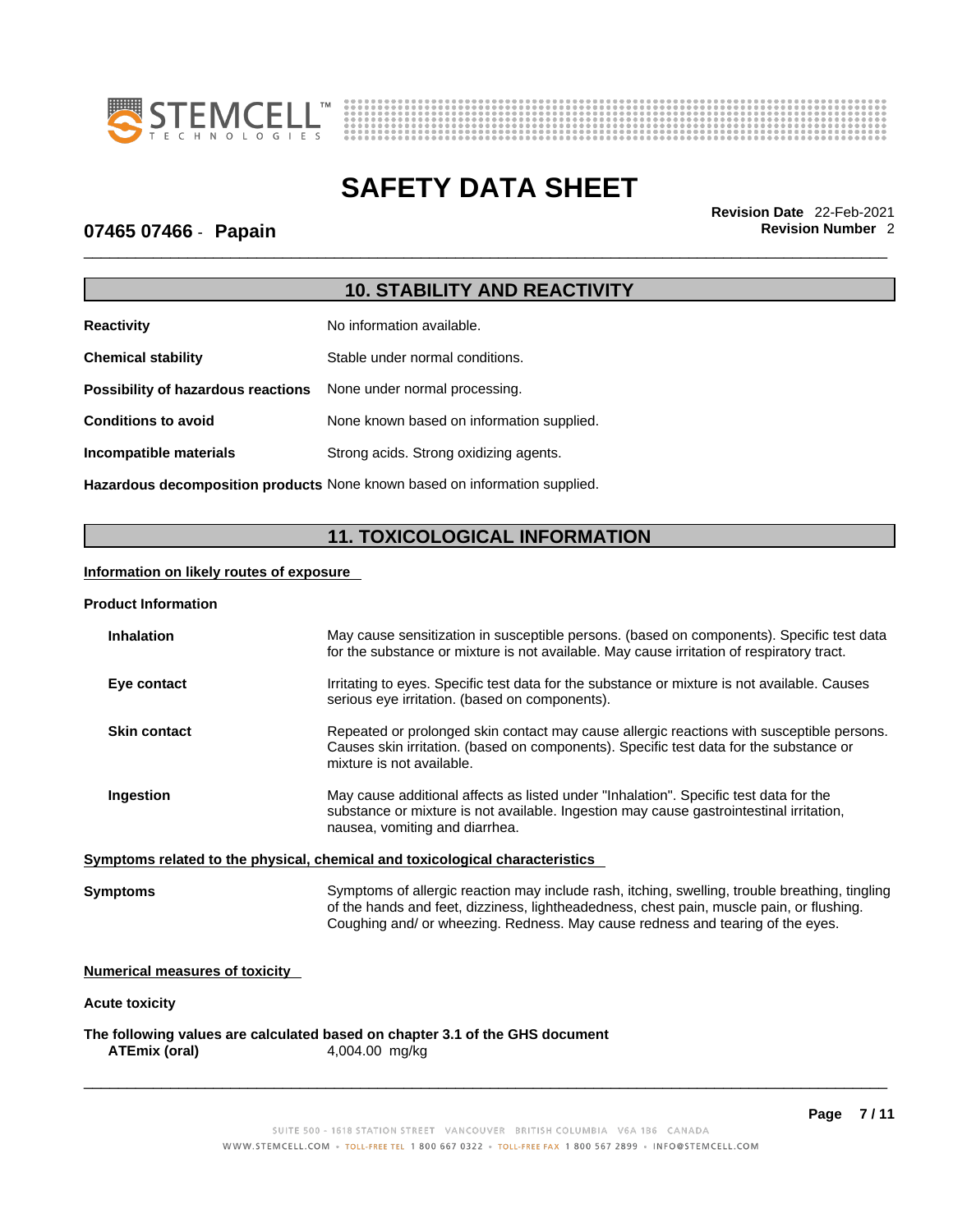



\_\_\_\_\_\_\_\_\_\_\_\_\_\_\_\_\_\_\_\_\_\_\_\_\_\_\_\_\_\_\_\_\_\_\_\_\_\_\_\_\_\_\_\_\_\_\_\_\_\_\_\_\_\_\_\_\_\_\_\_\_\_\_\_\_\_\_\_\_\_\_\_\_\_\_\_\_\_\_\_\_\_\_\_\_\_\_\_\_\_\_\_\_ **Revision Date** 22-Feb-2021

## **07465 07466** - **Papain Revision Number** 2

**Unknown acute toxicity** 0 % of the mixture consists of ingredient(s) of unknown toxicity

0 % of the mixture consists of ingredient(s) of unknown acute oral toxicity

0 % of the mixture consists of ingredient(s) of unknown acute dermal toxicity

0 % of the mixture consists of ingredient(s) of unknown acute inhalation toxicity (gas)

0 % of the mixture consists of ingredient(s) of unknown acute inhalation toxicity (vapor)

0 % of the mixture consists of ingredient(s) of unknown acute inhalation toxicity (dust/mist)

Product Information

#### **Component Information**

| Chemical name                   | Oral LD50        | Dermal LD50 | Inhalation LC50 |
|---------------------------------|------------------|-------------|-----------------|
| 2-(3-aminopropanoylamino)-3-(   | (Rat<br>- 4 g/kg |             |                 |
| 1H-imidazol-5-yl)propanoic acid |                  |             |                 |
| 9001-73-4                       |                  |             |                 |

#### **Delayed and immediate effects as well as chronic effects from short and long-term exposure**

| <b>Skin corrosion/irritation</b>                                | Classification based on data available for ingredients. Irritating to skin. |
|-----------------------------------------------------------------|-----------------------------------------------------------------------------|
| <b>Product Information</b>                                      |                                                                             |
| Serious eye damage/eye irritation<br><b>Product Information</b> | Classification based on data available for ingredients. Irritating to eyes. |
| Respiratory or skin sensitization                               | May cause sensitization by inhalation.                                      |
| <b>Product Information</b>                                      |                                                                             |
| Germ cell mutagenicity                                          | No information available.                                                   |
| <b>Product Information</b>                                      |                                                                             |
| Carcinogenicity                                                 | No information available.                                                   |
| <b>Reproductive toxicity</b>                                    | No information available.                                                   |
|                                                                 | <b>Product Information</b>                                                  |
| STOT - single exposure                                          | May cause respiratory irritation.                                           |
|                                                                 | <b>Product Information</b>                                                  |
| <b>STOT - repeated exposure</b>                                 | No information available.                                                   |
|                                                                 | <b>Product Information</b>                                                  |
|                                                                 |                                                                             |

**Aspiration hazard** No information available.

## **12. ECOLOGICAL INFORMATION**

**Ecotoxicity** The environmental impact of this product has not been fully investigated.

Product Information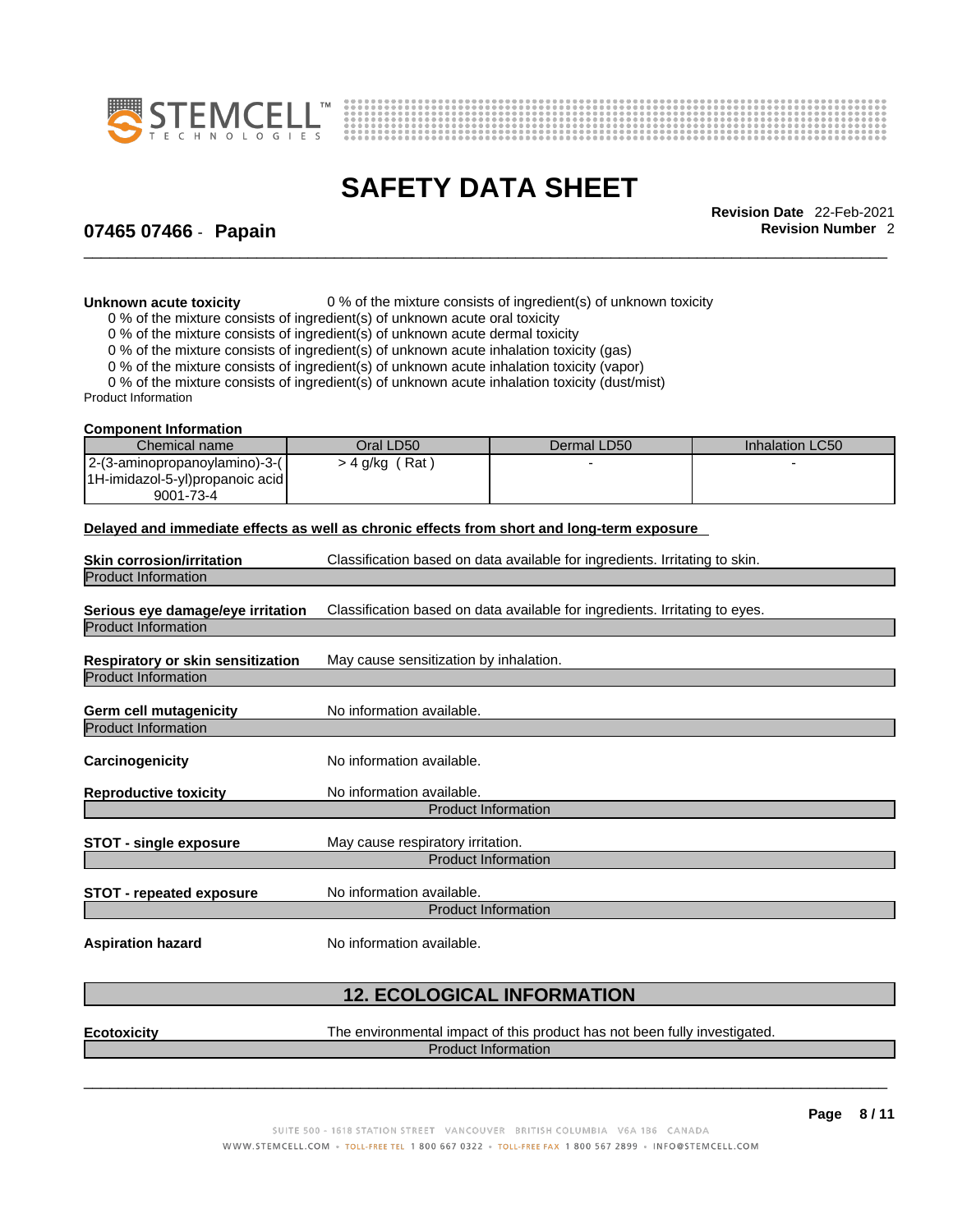



\_\_\_\_\_\_\_\_\_\_\_\_\_\_\_\_\_\_\_\_\_\_\_\_\_\_\_\_\_\_\_\_\_\_\_\_\_\_\_\_\_\_\_\_\_\_\_\_\_\_\_\_\_\_\_\_\_\_\_\_\_\_\_\_\_\_\_\_\_\_\_\_\_\_\_\_\_\_\_\_\_\_\_\_\_\_\_\_\_\_\_\_\_ **Revision Date** 22-Feb-2021

# **07465 07466** - **Papain Revision Number** 2

| Persistence and degradability | No information available.          |
|-------------------------------|------------------------------------|
| <b>Bioaccumulation</b>        | There is no data for this product. |
| Other adverse effects         | No information available.          |

# **13. DISPOSAL CONSIDERATIONS**

| Waste treatment methods                |                                                                                                                    |
|----------------------------------------|--------------------------------------------------------------------------------------------------------------------|
| Waste from residues/unused<br>products | Dispose of in accordance with local regulations. Dispose of waste in accordance with<br>environmental legislation. |
| Contaminated packaging                 | Do not reuse empty containers.                                                                                     |

# **14. TRANSPORT INFORMATION**

| DOT         | Not regulated |
|-------------|---------------|
| <b>TDG</b>  | Not regulated |
| <b>MEX</b>  | Not regulated |
| ICAO (air)  | Not regulated |
| <b>IATA</b> | Not regulated |
| <b>IMDG</b> | Not regulated |
| <b>RID</b>  | Not regulated |
| ADR         | Not regulated |
| ADN         | Not regulated |

# **15. REGULATORY INFORMATION**

 $\_$  ,  $\_$  ,  $\_$  ,  $\_$  ,  $\_$  ,  $\_$  ,  $\_$  ,  $\_$  ,  $\_$  ,  $\_$  ,  $\_$  ,  $\_$  ,  $\_$  ,  $\_$  ,  $\_$  ,  $\_$  ,  $\_$  ,  $\_$  ,  $\_$  ,  $\_$  ,  $\_$  ,  $\_$  ,  $\_$  ,  $\_$  ,  $\_$  ,  $\_$  ,  $\_$  ,  $\_$  ,  $\_$  ,  $\_$  ,  $\_$  ,  $\_$  ,  $\_$  ,  $\_$  ,  $\_$  ,  $\_$  ,  $\_$  ,

**International Inventories**

Complies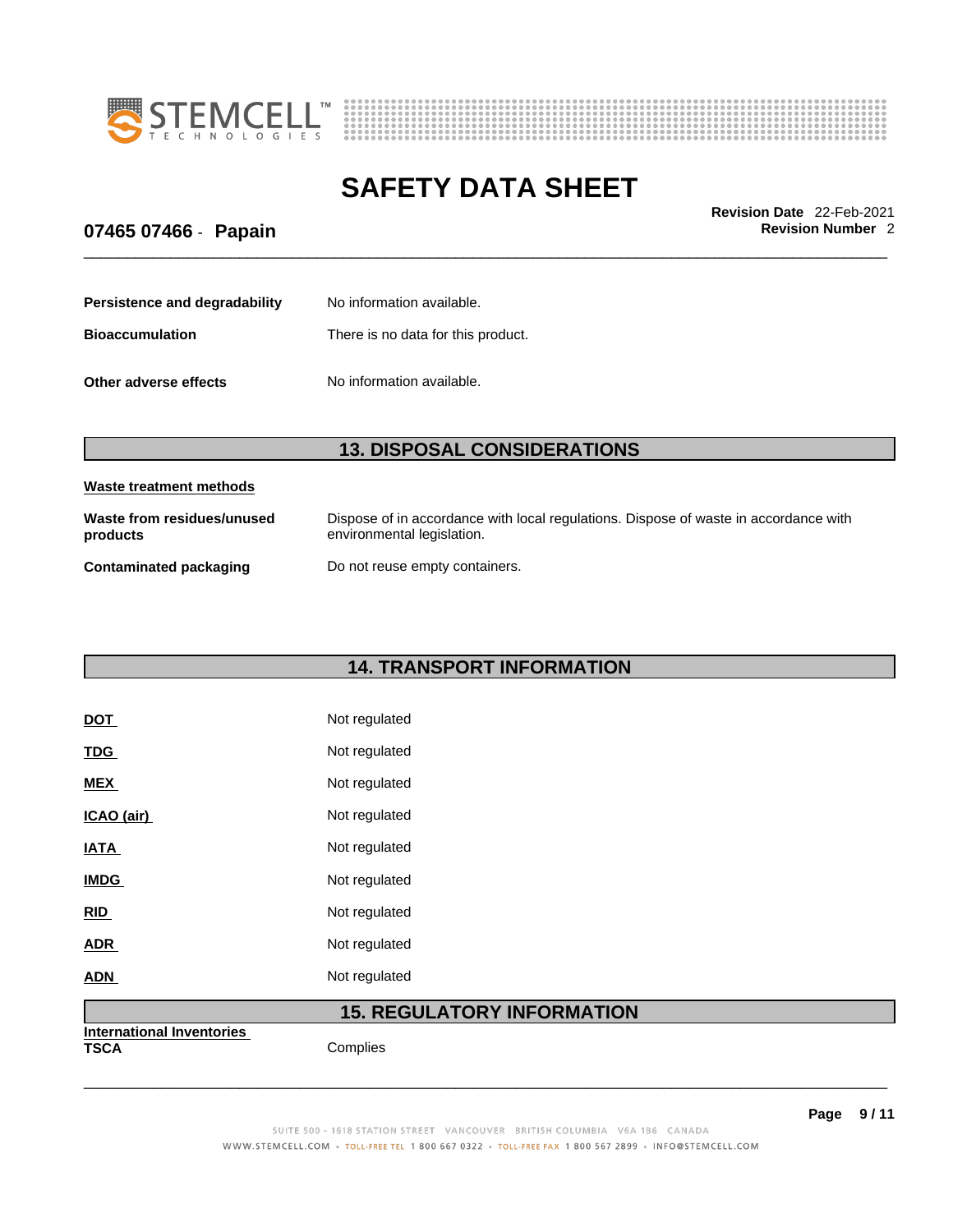



\_\_\_\_\_\_\_\_\_\_\_\_\_\_\_\_\_\_\_\_\_\_\_\_\_\_\_\_\_\_\_\_\_\_\_\_\_\_\_\_\_\_\_\_\_\_\_\_\_\_\_\_\_\_\_\_\_\_\_\_\_\_\_\_\_\_\_\_\_\_\_\_\_\_\_\_\_\_\_\_\_\_\_\_\_\_\_\_\_\_\_\_\_ **Revision Date** 22-Feb-2021

## **07465 07466** - **Papain Revision Number** 2

| Complies        |
|-----------------|
| Complies        |
| Does not comply |
| Complies        |
| Complies        |
| Complies        |
| Complies        |
|                 |

 **Legend:** 

 **TSCA** - United States Toxic Substances Control Act Section 8(b) Inventory

 **DSL/NDSL** - Canadian Domestic Substances List/Non-Domestic Substances List

 **EINECS/ELINCS** - European Inventory of Existing Chemical Substances/European List of Notified Chemical Substances

 **ENCS** - Japan Existing and New Chemical Substances

 **IECSC** - China Inventory of Existing Chemical Substances

 **KECL** - Korean Existing and Evaluated Chemical Substances

 **PICCS** - Philippines Inventory of Chemicals and Chemical Substances

 **AICS** - Australian Inventory of Chemical Substances

#### **US Federal Regulations**

#### **SARA 313**

Section 313 of Title III of the Superfund Amendments and Reauthorization Act of 1986 (SARA). This product does not contain any chemicals which are subject to the reporting requirements of the Act and Title 40 of the Code of Federal Regulations, Part 372.

| SARA 311/312 Hazard Categories    |     |  |
|-----------------------------------|-----|--|
| Acute health hazard               | Yes |  |
| <b>Chronic Health Hazard</b>      | Yes |  |
| <b>Fire hazard</b>                | No  |  |
| Sudden release of pressure hazard | No  |  |
| <b>Reactive Hazard</b>            | No  |  |

#### **CWA** (Clean Water Act)

This product does not contain any substances regulated as pollutants pursuant to the Clean Water Act (40 CFR 122.21 and 40 CFR 122.42).

#### **CERCLA**

This material, as supplied, does not contain any substances regulated as hazardous substances under the Comprehensive Environmental Response Compensation and Liability Act (CERCLA) (40 CFR 302) or the Superfund Amendments and Reauthorization Act (SARA) (40 CFR 355). There may be specific reporting requirements at the local, regional, or state level pertaining to releases of this material.

#### **US State Regulations**

#### **California Proposition 65**

This product does not contain any Proposition 65 chemicals.